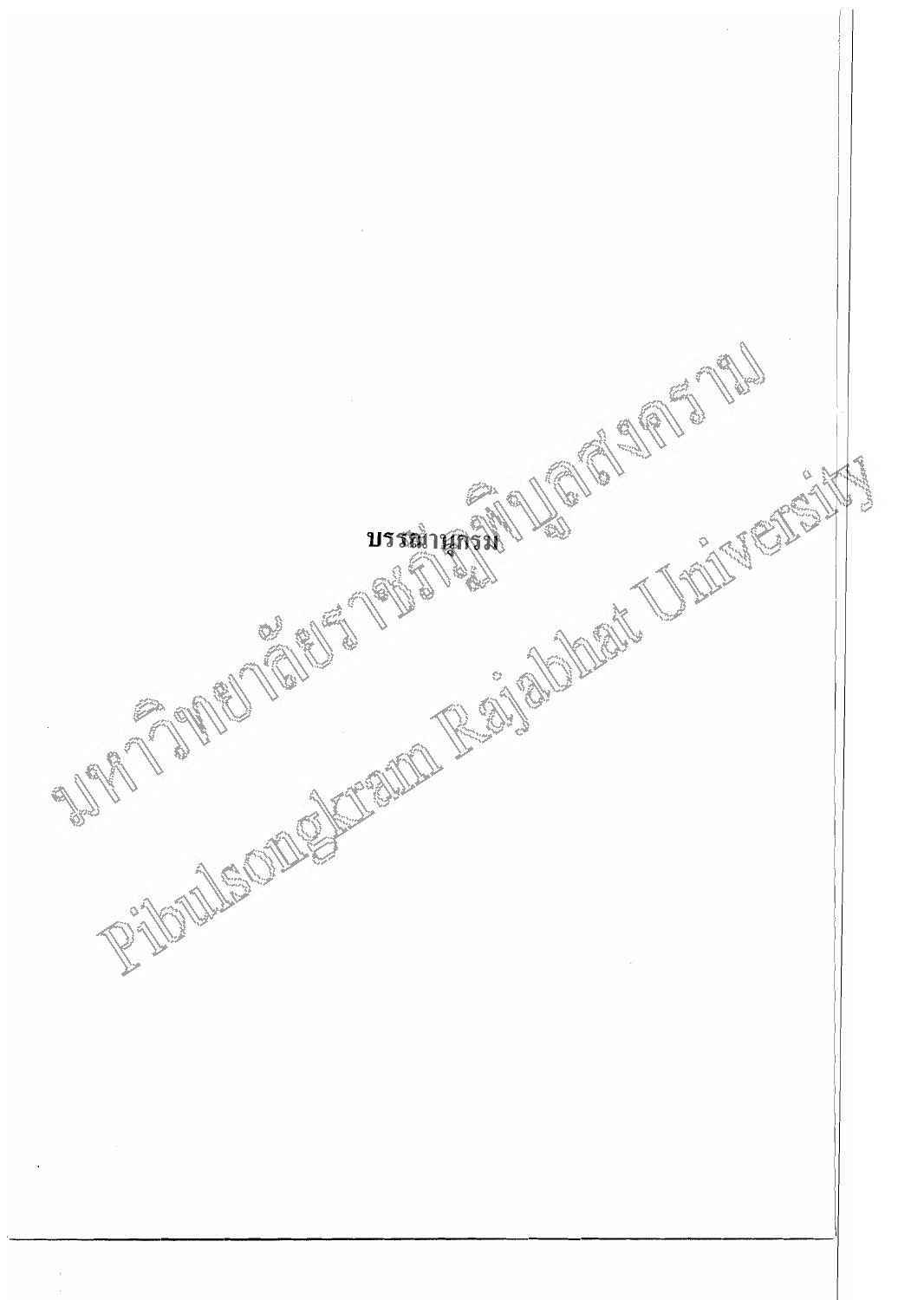## บรรณานุกรม

เกรียงไกร มุสิกะวงษ์. (2531). ความพึงพอใจในการทำงานของอาจารย์ที่มีต่อการปฏิบัติงาน ิตามหน้าที่ของผู้บริหารวิทยาลัยพลศึกษา. ปริญญานิพนธ์ กศ.ม. มหาสารคาม : มหาวิทยาลัยศรีนครินทรวิโรฒ มหาสารคาม, (อัคสำเนา),

ึ่งรัส โพธิ์จันทร์. (2528). ความพึงพอใจในการทำงานของอาจารย์วิทยาลัยพลศึกษาใน ภาคเหนือ. ปริญญานิพนธ์ กศ.ม. กรุงเทพฯ :มหาวิทยาลัยศรีนครินทรวิโรฒ ประสานมิตร.

ิชุมพล เตมีศักดิ์. (2530). **ความพึงพอใจในการทำงานของศึกษาธิกา**รอำเภอในเขตการศึกษา 7 และ 8. ปริญญานิพนธ์ กศ.ม. พิษณุโลก : มหาวิทยาลัยศรีนัตรินทรุจิโรฒ พิษณโลก.

- ณรงค์ศักดิ์ คูบุญญอารักษ์. (2537). **ความพึงพูฮ**์ใจในการปลิบัติงานของวิทยาจารย์ ีวิทยาลัยพยาบาล ในภาคตะวันออกเฉียงเหนือ ปริญญานิพนธ์ปริญญาบุหามัณฑิต สาขาการบริหารการศึกษา คิณะครูตาสตร์ มหาวิทยาลัยศรีนครินทธุริโรฒ
- ถนัคกิจ น่วมอินทร์. (2537) สิ่งงุ่มพิงพอโจของบุคลากรในการปฏิบัติหนังที่ในสำนักงาน การใฟฟู้เสงินั่งมีทิกที่ เขตพิษณุโลก ภาคเหนือ ถึกแก่มีพินธ์ปริญญามหาบัณฑิต 2 มหังวิพยากับนเรศวร.

ธนาคงรักรุงเทพ จำกัด (มหาชน). (2541). รายงานประจำปี 2541. กรุงเทพฯ: ้ธนาคารกรุงเทพ จำกัด (มหาหนุ) สิ่งนี้ควานใหญ่สีลม.

ธรรมนูญ เลากัยกุล. (2541). ขางสารของเรา. กรุงเทพฯ : ธนาคารกรุงเทพ จำกัด สำนักงานใหญ่สีดินะ

ธีรพงษ์ จุ๋ยมณี (@SS2) การศึกษาควา**มพึงพอใจในการปฏิบัติงานของครูอาจารย์ในโรงเรียน** ์ พืชผูมศึกษา สังกัดกรมสามัญศึกษาในจังหวัดสงขลา. ปริญญานิพนธ์ กศ.ม. สงขลา : นี้ทำวิทยาลัยศรีนครินทรวิโรฒ สงขลา (อัดสำเนา).

บุญชู โรจนเสถียร. (2537). 50 ปีบัวหลวง. กรุงเทพฯ : ธนาคารกรุงเทพ จำกัด ้สำนักงานใหญ่สีลม.

ปียะ อุทาโย. (2539). ความพึงพอใจของประชาชนต่อการให้บริการงานตำรวจ. วิทยานิพนธ์ คุษฎีบัณฑิต สถาบันบัณฑิตพัฒนบริหารศาสตร์.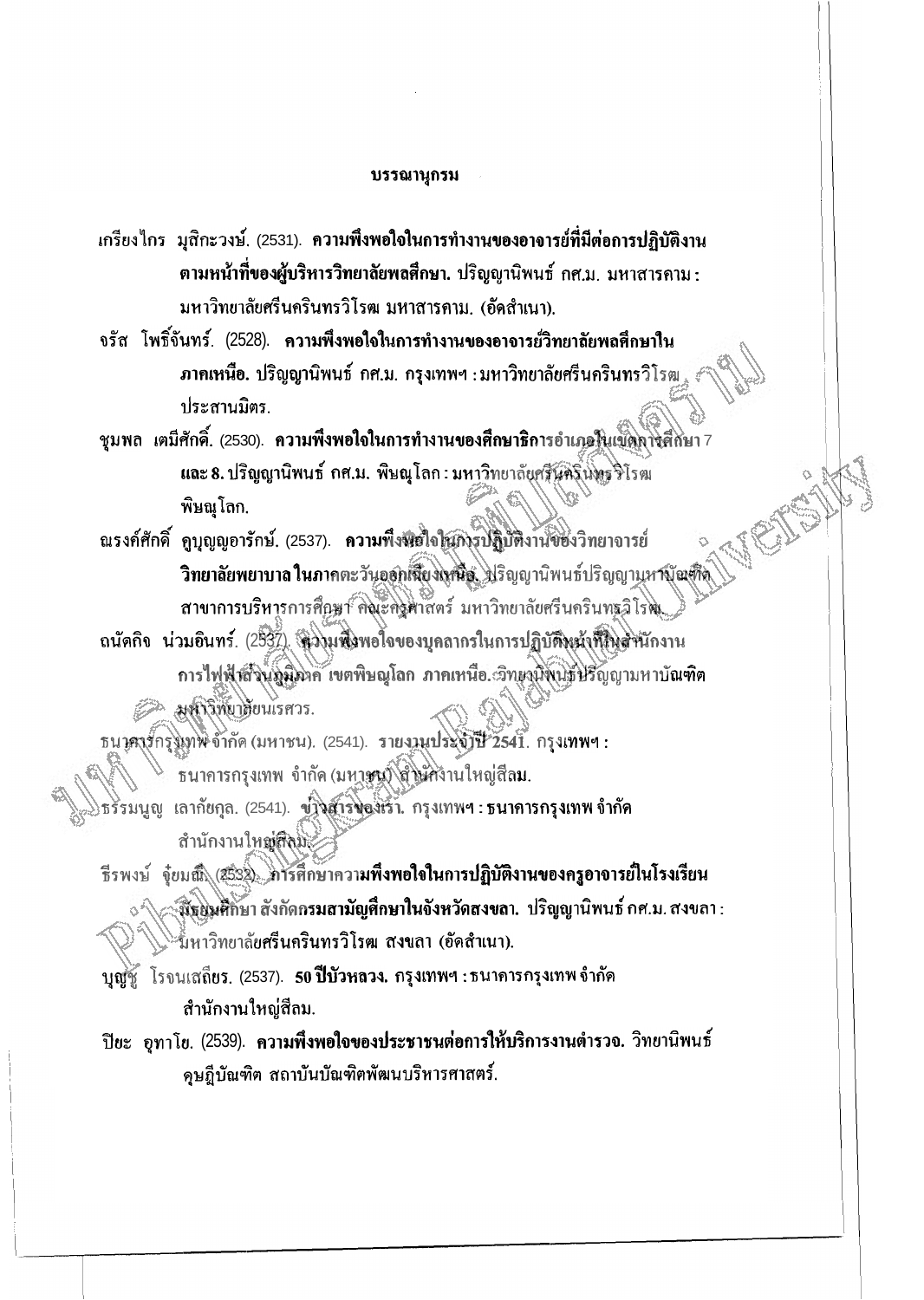- พุฒิชาย กิตติมาวิกรม. (2537). ขวัญในการปฏิบัติงานของพนักงานฝ่ายการพนักงาน ธนาคารกรุงเทพ จำกัด (มหาชน). วิทยานิพนธ์ปริญญามหาบัณฑิต สถาบัน บัณฑิตพัฒนบริหารศาสตร์.
- ไพศาล ริ้วธงชัย. (2538). ความพึงพอใจในการปฏิบัติหน้าที่ของพนักงานโรงแรมในจังหวัด <mark>พิษณุโลก</mark>. รายงานการวิจัย คณะวิทยาการจัดการ สถาบันราชภัฏพิบูลสงคราม.<br>ัน. *(*2528). ความพึงพอใจในการปฏิบัติงานของข้าราชการมหาวิทยาลัย
- **qnn norib. (2528). nai~iai~d~luni~d~pIaaioau~a(u"1~1'tlni~uo1i~nai~a ิสงขลานครินทร์. ปริญญานิพนธ์ กศ.ม. สงขลา : มหาวิทยาลัยศรีนครินทร**วิโรฒ สงขลา.
- รังสรรค์ ถึงสข. (2537). ความพึงพอใจในการทำงานของพนักงานช่าง เขตโมร์สัฟท์ภิมิภาค ี ที่ 4. วิทยานิพนธ์ปริญญามหาบัณฑิต มหาวิทยาลัยนเรศวร*์*
- ีสมหมาย ถีนะกนิษฐ์. (2534). ความพึงพอใจในการปฏิบัติงานของพนักงานธนาคารเพื่อ ี การเกษตรและสหกรณ์การเกษตร. สำรับชนบัง สาขาบริหารรัฐกิจ คณะรัฐศาสตร์ มหาวิทยาลัยธรรมศาสตร์.
- สาโรจน์ บุญบุตร. (2535). การศึกษาคั่วโมพี่งินอโจในการปฏิบัติงานของบุคลากรในสังนักงาน ประชาสัมพันธ์อังหรัด กรมประชาสัมพันธ์. ปริญญานิพบธ์ปริญญัติแห่งบัณฑิต. มหาวิทยาลัยนิเริ่ลลุ่ม

สุนัยฤหัส พุสรุสกิโลเบีย (2529). ความพึงพอใจในการปฏิทัติแน้งที่ราชการของเจ้าหน้าที่ ตุโรวจ์แผนกลายตรวจรถยนต์และรถจักรยางเย็นตี้ กอังกำกับการสายตรวจ กองบังคับการสายตรวจและปฏิบัติการพิเศษ กองบัญชาการตำรวจนครบาล. วิทยานิพนธ์ปริญญาบุหุงขั้ญทิต สำขาอาชญาวิทยาและงานยุติธธรรม ภาควิชา สังคมศาสตร์ หน้างินยาลัยมหิคล.

Barnard, Chester I. (1968). The Functions of Executive. Cambridge : Harward University Press.

Chruden, Herbert J. and Sherman, Arther W. **(1968). Personal Management. N.p.** : Harward University Press.

Cooper, Alfred M. **(1958). How to Supervise People.** New York : McGraw-Hill,

Gilmer, Vol Haller B. **(1971). Industrial and Organization Psychology.** New York : McGraw-Hill.